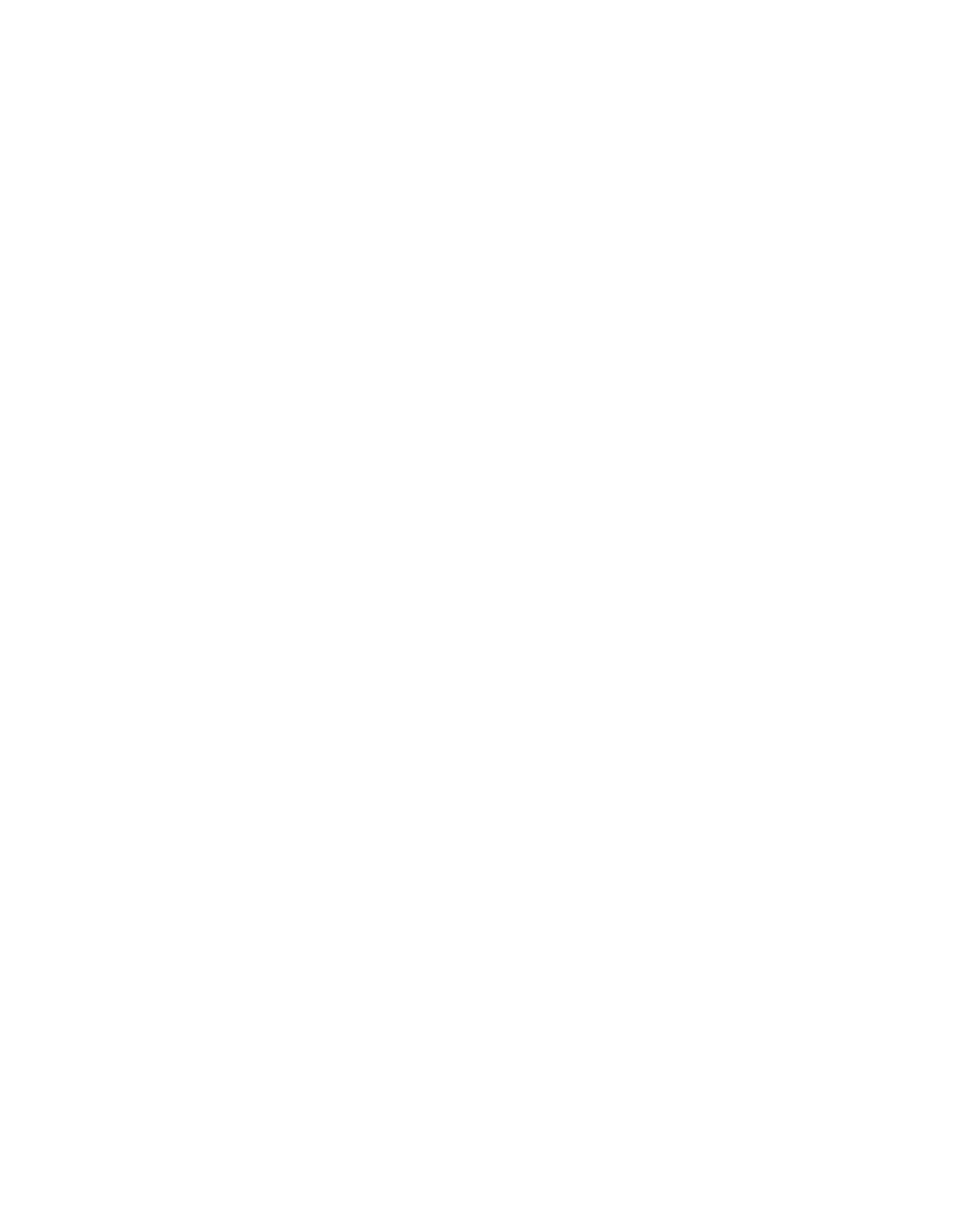#### **Chapter IX: Industry**

 This chapter provides industrial statistics on manufacturing, mining and quarrying in ESCWA member countries, for the period 2002- 2009. It contains tables on the numbers of establishments, employees and total investments in industries, classified in accordance with the International Standard Industrial Classification (ISIC) Rev.2 or Rev.3. The chapter also presents statistics of output, value added, wages and salaries of employees in industrial sectors in ESCWA member countries, in US dollars, in accordance with ISIC Rev.2 or Rev.3.

 Data were collected from national and official sources, whenever available, and from the databases of the United Nations Industrial Development Organization (UNIDO) and the Arab Industrial Development and Mining Organization (AIDMO). They were also drawn from a number of specialized publications issued by Arab and international organizations.

 Tables IX-1 and IX-2 present the share of industry and level of industrial output in gross domestic product (GDP) in ESCWA member countries during the period 2006-2009. In 2009, manufacturing amounted to 10 per cent of GDP, against 35.4 per cent for mining and quarrying. In addition, the average value added of the manufacturing industry in member countries amounted to US\$430 per capita in 2009, while that of mining and quarrying was US\$1,491 per capita over that same reference year in 2005 constant prices.

 Table IX-3 shows the average wage of an employee in manufacturing industries. Data indicate that wages of employees have increased in the manufacturing industry in all ESCWA member countries. In 2008, the highest average wage amounted to some US\$17,630 in Kuwait; followed by Qatar US\$12,013.

 Tables IX-4 and IX-5 provide data on the total number of employees and establishments, wages and salaries, output of manufacturing, and value added for the manufacturing as well as mining and quarrying industries in ESCWA member countries.

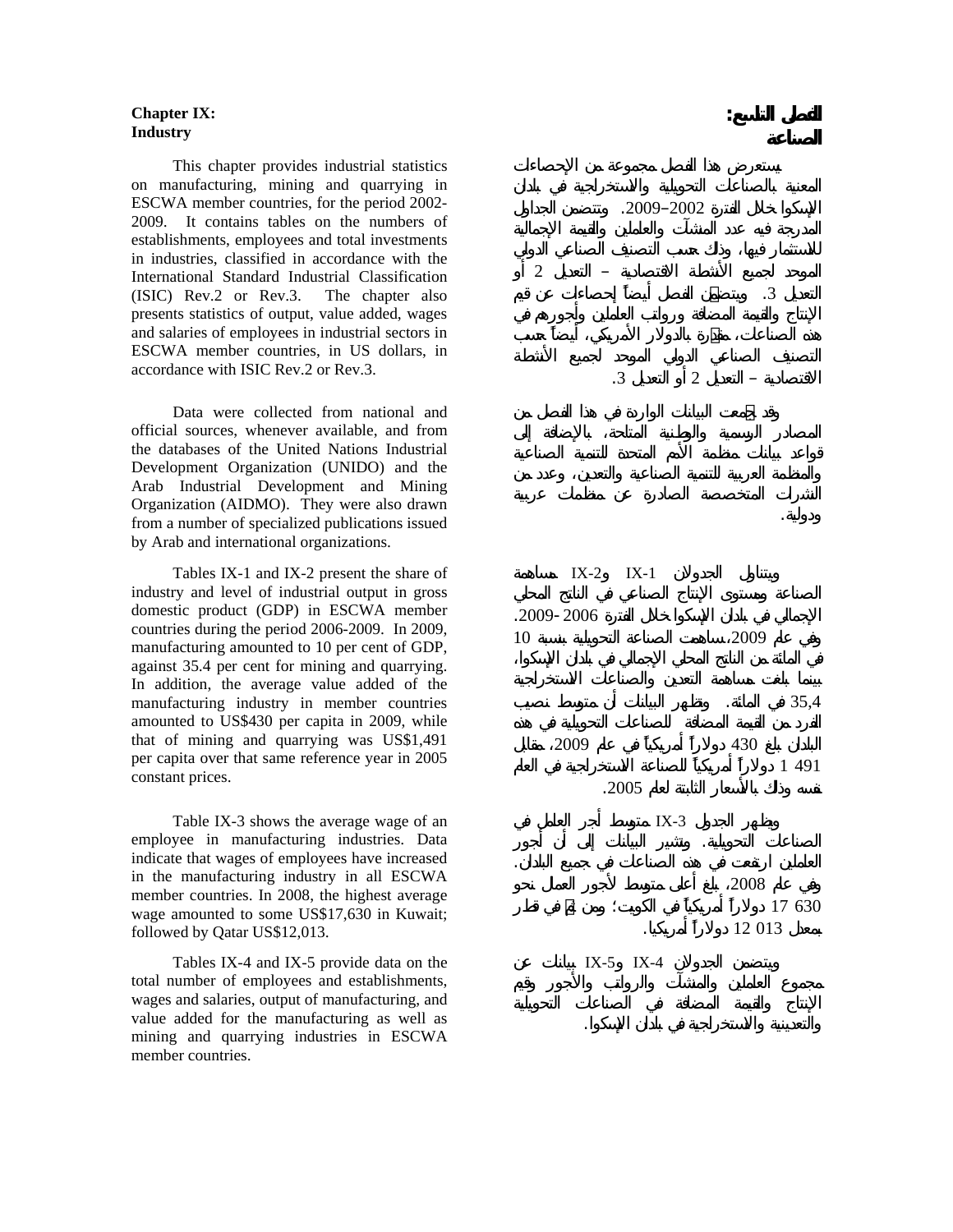Tables IX-6 and IX-7 present the number of establishments in the major manufacturing industries in ESCWA member countries for the period 2002-2009, as classified by ISIC Rev.2 or Rev.3.

 Tables IX-8 and IX-9 show the number of employees in manufacturing industries in ESCWA member countries for the period 2002- 2009, as classified by ISIC Rev.2 and/or Rev.3. It is noticed that the most significant sectors in terms of employment in the ESCWA region are fabricated metal products, food, beverages and textile industries.

 Tables IX-10 and IX-11 show the wages and salaries paid to employees in manufacturing industries in ESCWA member countries for the period 2002-2010, in US dollars and as classified by ISIC Rev.2 or Rev.3.

 Tables IX-12 and IX-13 provide the output value of manufacturing industries in ESCWA member countries for the period 2002- 2010 in US dollars, as classified by ISIC Rev.2 or Rev. 3. Data indicate that the combined total output of manufacturing industries in Egypt, Kuwait, Saudi Arabia the United Arab Emirates accounted in 2008 for 70 per cent of the total output of manufacturing industries in the ESCWA region.

 Tables IX-14 and IX-15 include data on value added of manufacturing industries in ESCWA member countries for the period 2002- 2010, in US dollars and as classified by ISIC Rev.2 or Rev.3. Statistics show that refined petroleum and chemical products provide the highest value added in the region, followed by food and beverages industries.

خلال الفترة 2009-2002 وذلك حسب التصنيف الصناعي الدولي الموحد لجميع الأنشطة الاقتصادية –  $\overline{3}$   $\overline{2}$  $IX-9$   $IX-8$ 2009-2002  $\overline{2}$  - $\,3\,$   $\,$ في منطقة الإسكوا. IX-1 IX-10 خلال لفترة 2010-2002 بالدولار الأمريكي، الأنشطة الاقتصادية - التعديل 2 أو التعديل .3 IX-13 IX-12  $\overline{2}$   $\overline{2}$   $\overline{2}$   $\overline{2}$   $\overline{2}$   $\overline{2}$   $\overline{2}$   $\overline{2}$   $\overline{2}$   $\overline{2}$   $\overline{2}$   $\overline{2}$   $\overline{2}$   $\overline{2}$   $\overline{2}$   $\overline{2}$   $\overline{2}$   $\overline{2}$   $\overline{2}$   $\overline{2}$   $\overline{2}$   $\overline{2}$   $\overline{2}$   $\overline{2}$   $\overline{$ التعديل 3 في بلدان الإسكوا خلال الفترة -2002 2010 بالدولار الأمريكي. وتشير بيانات عام 2008 مجتمعةً، شكّل 70 في المائة تقريباً من مجموع إنتاج الصناعات التحويلية في منطقة الإسكوا.  $IX-15$   $IX-14$ 2010-2002

 $IX-7$   $IX-6$ 

 $\overline{3}$   $\overline{2}$   $\overline{2}$   $\overline{3}$ 

والمشروبات.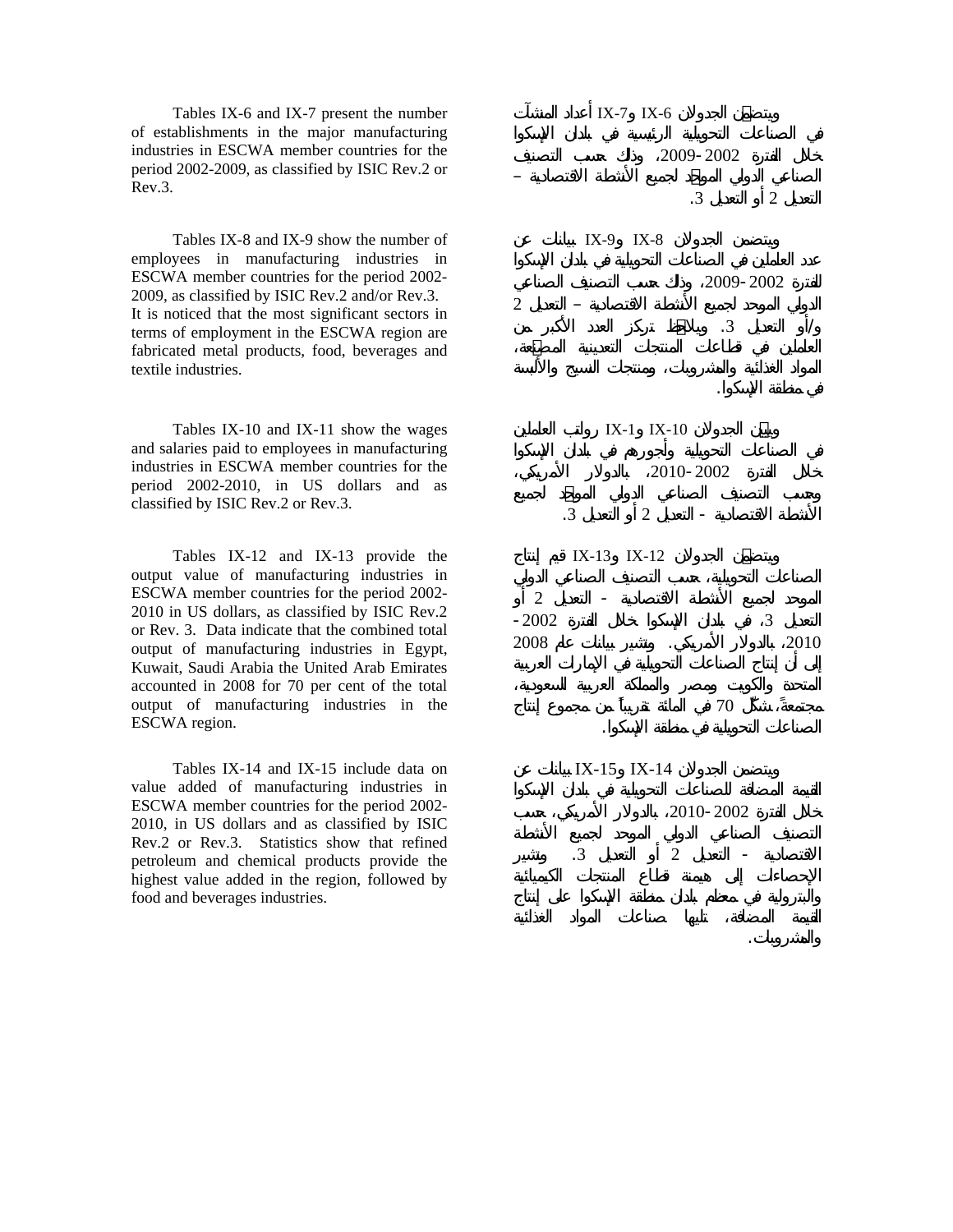#### *Sources*

### **Bahrain**

Central Statistical Office, Directorate of Statistics, *Statistical Abstract 2006* and previous issues.

Central Statistical Organization, Directorate of Statistics website

## **Egypt**

Central Agency for Public Mobilization and Statistics, *Statistical Yearbook, June 2002* and previous issues.

Central Agency for Public Mobilization and Statistics, Statistics Sector.

## **Iraq**

Planning Commission, Central Statistical Office, *Annual Abstract of Statistics, 2006-2008* and previous issues.

## **Jordan**

Department of Statistics, *Statistical Yearbook 2*<sup>010</sup> and previous issues; *Industrial Survey 2003* and previous issues.

## **Kuwait**

Ministry of Planning, Statistics and Information Sector, *Annual Statistical Abstract 20*1*0* and previous issues.

Ministry of Planning, Statistics and Census Sector, *Annual Survey of Establishments Industry 2006-200*9.

Data from the Arab Industrial Development and Mining Organization (AIDMO), 2001-2006.

## **Oman**

*Yearbook 20*<sup>11</sup> and previous issues.

United Nations Industrial Development Organization (UNIDO), *The International Yearbook of Industrial Statistics 2009*.

#### **Palestine**

المصادر

# البحرين

الجهاز المركزي للإحصاء، مديرية الإحصاء، المجموعة الإحصائية <u>2006</u> وأعداد سابقة.

الموقع الالكتروني للجهاز المركزي للإحصاء، إدارة الإحصاء. مصر

2002

الجهاز المركزي للتعبئة العامة والاحصاء، قطاع الاحصاء

#### العراق

هيئة التخطيط، الجهاز المركزي للإحصاء،<br>الإحصائية السنوية، 2<u>006</u>–<u>2008</u> وأعداد سابقة.

## الأردن

دائرة الإحصاءات العامة، الكتاب الإحصائي السنوى 2010 وأعداد سابقة؛ والمسح الصناعي، 2003 وأعداد سابقة.

#### الكويت

| المجموعة | وزارة التخطيط، قطاع الإحصاء والمعلومات، |
|----------|-----------------------------------------|
|          | الإحصائية السنوية 2010، وأعداد سابقة.   |

البحث وزارة التخطيط، قطاع الإحصاء والمعلومات، السنوى للمنشآت الصناعية، 2006–2009.

*Monthly Statistical Bulletin*, December 2008. 2008

بيانات المنظمة العربية للنتمية الصناعية والتعدين، 2001<sup>—</sup> 2006

#### غمان

Ministry of National Economy, *Statistical* 2011 و أعداد سابقة.

> منظمة الامم المتحدة للتتمية الصناعية، كتاب الإحصاءات\_ الصناعية السنوى 2009.

> > فلسطين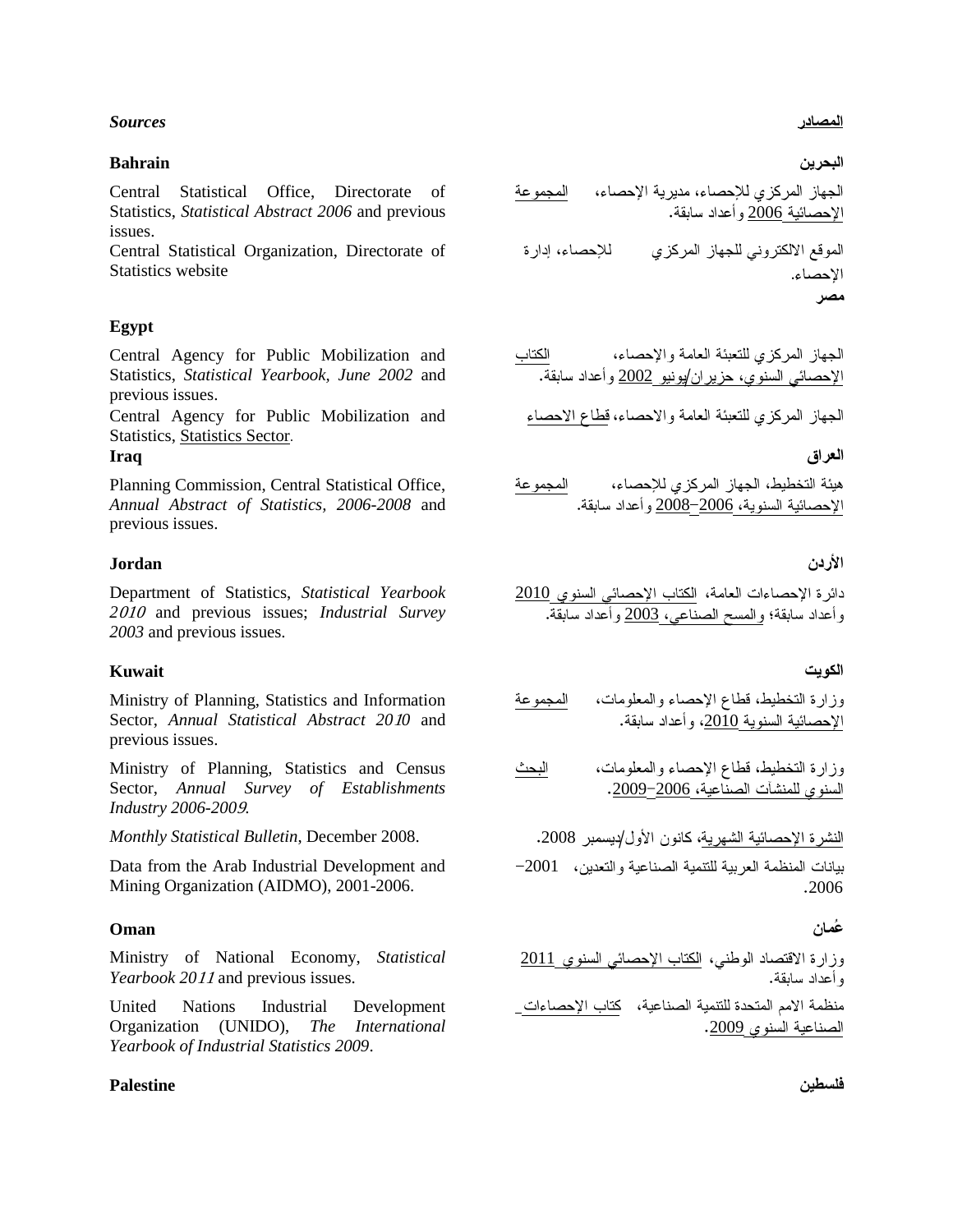Palestinian Central Bureau of Statistics.

Organization (AIDMO), 2002-2007.

# **Qatar**

The Planning Council, General Secretariat, *Annual Statistical Abstract 2007* and previous issues; *Annual Bulletin of Industry and Energy Statistics 2008*.

# **Saudi Arabia**

Ministry of Planning, Central Department of Statistics, *Statistical Yearbook, 20*1*0* and previous issues.

Ministry of Industry and Electricity, *Development of Industry during 100 Years (1319H.–1419H.)*.

#### **Syrian Arab Republic**

*2010* and previous issues.

Arabic Industrial Development and Mining 2006 2002 Organization, 2002-2006.

#### **Yemen**

Ministry of Planning and Development, Central Statistical Organization, *Statistical Yearbook, 20*1*0* and previous issues.

Organization (AIDMO) 2002-2006.

#### **Other sources**

United Nations Department of Economic and Social Affairs, *World Population Prospects: The 20*<sup>10</sup> *Revision*.

United Nations Industrial Development Organization (UNIDO), *The International Yearbook of Industrial Statistics 201*1.

Arab Industrial Development and Mining Organization, AIDMO *Industrial statistics database, September 2009*.

الجهاز المركز ي للإحصاء الفلسطيني. Arab Industrial Development and Mining 2007 2002

# قطر

مجلس التخطيط، الأمانة العامة، ﴿ الْمَجِمْوِعَةِ الإحصائيةِ السنوية، <u>2007</u> وأعداد سابقة؛ النشرة السنوية لإ حصاءات الصناعة والطاقة 2008.

# المملكة العرببة السعودبة

وزارة التخطبط، مصلحة الاحصاءات العامة، الكتاب الإحصائي السنوي 2010 وأعداد سابقة.

وزارة الصناعة والكهرباء، نطور الصناعة خلال مئة عام  $(41419 - 1319)$ 

الجمهورية العربية السورية

Central Bureau of Statistics, *Statistical Abstract* 2010 وأعداد سابقة.

#### اليمن

وزارة التخطيط والتتمية، الجهاز المركزي للإحصاء، الكتاب الإحصائي السنوي 2010 و أعداد سابقة.

Arab Industrial Development and Mining 2006 2002

# <u>مصادر أخرى</u>

إدارة الشؤون الاقتصادية والاجتماعية في الأمم المتحدة، النوفعات السكانية في العالم: نتقيح عام 2010.

منظمة الأمم المتحدة للتنمية الصناعية، كتاب الإحصاءات الصناعية السنوى 2011.

المنظمة العريبة للتتمية الصيناعية والتعدين، وقاعدة ببانات الإحصاءات الصناعية، أيلول/سبتمبر 2009.